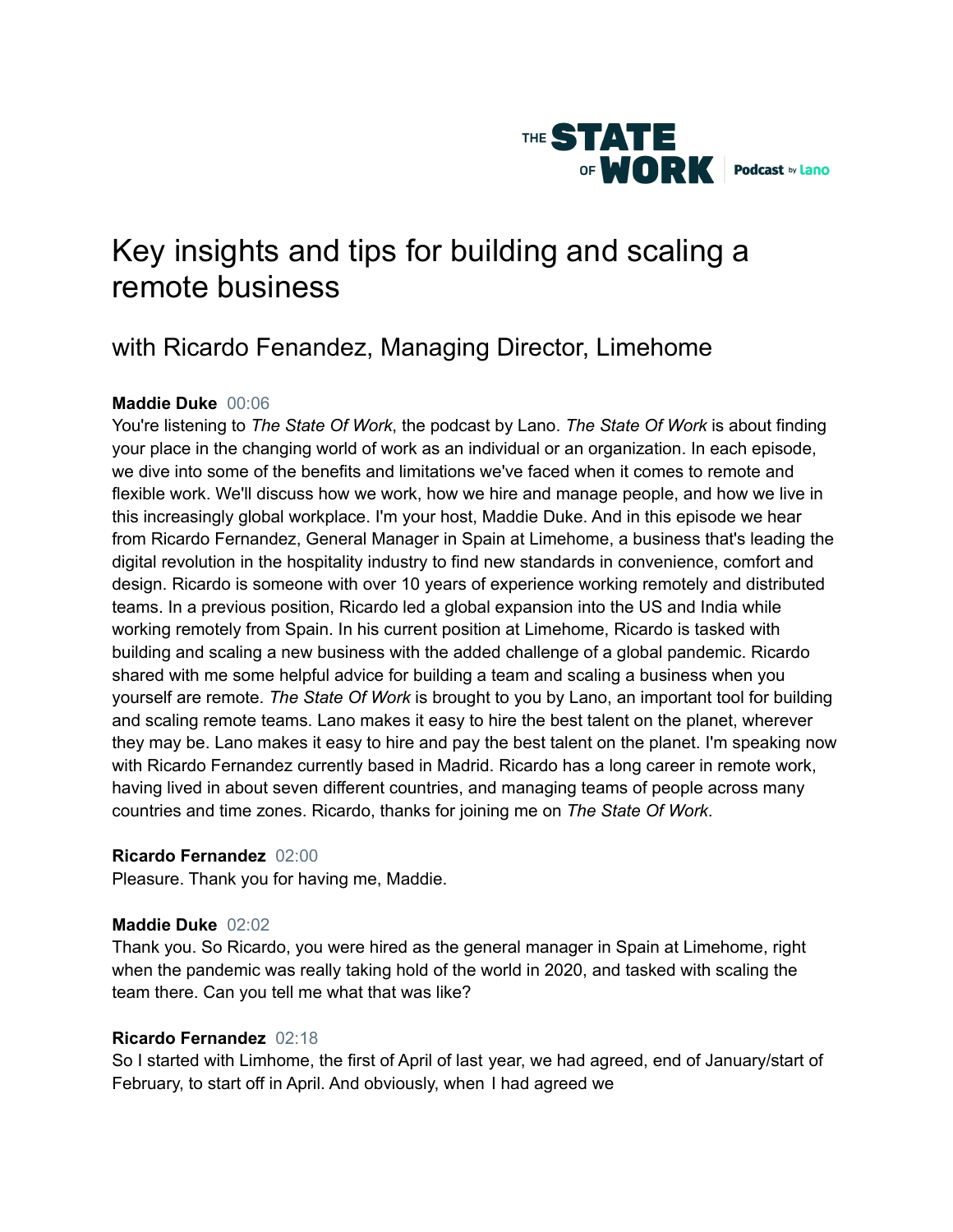#### **Maddie Duke**02:34

...weren't planning on a pandemic?

#### **Ricardo Fernandez** 02:34

..the pandemic hadn't really started. No, no, I mean, you started hearing a few things that were happening. But the idea was, you know, to set up an office set up teams scale really fast. And obviously, the first question I had on the first of April was no, do we even begin? And how does it actually begin... like it does.. what does it look like? So yeah, so it definitely changed a lot at the start. We know so we we basically kind of took a step back and said: okay, well, there's 100 different scenarios of how this could play out, you know, from the most aggressive, horrible one of like doomsday scenario to like, hey, this will recover in, you know, in one month. So the first decision that we made is like, let's play this out, you know, month by month, review how things are going to scale and grow. So both myself and the head of business development, we kicked it off in Spain. We realized what the current situation is. So we didn't actually start full-time. We started, you know, working three, four days a week, to kind of manage a little bit of the growth, but we started doing our job, you know, we started doing our job remotely. Funnily enough, you know, we were both based in Madrid, the head of business development myself, but the head of business billing got stuck in Malaga, in the south of Spain, because he's originally from there, and a year and one month afterwards, he's still living there. So things that weren't being planned, actually happen. And you know, it's going extremely well... excellent. And we organized it very well too, you know, to work remotely and traveled to Madrid, etc. But we had to plan on a day to day, you know, how things were evolving and making the right decisions.

#### **Maddie Duke** 04:17

Yeah. And I mean, talking about that, like, how do you like what, what kind of steps do you take when you're working remotely and trying to scale a new business in a new location.

#### **Ricardo Fernandez** 04:29

So luckily, this isn't my first working from home experience. I've been doing this for 10 years now. So this is actually my fourth company that I've been, I've been scaling remotely. The first one was a company based in Barcelona, which is kind of easy, but you know, back in the day in 2012, then I worked with an Italian company and then for six years, I was scaling a company called Prodigy Finance. Where I was based in Madrid, I was employee number 25. And we could grow to 300 people, well being based in Madrid with teams in, in New York, which I've scaled in Cape Town, in London, in India and around Europe, so that. So, I mean, it was definitely something not new. For me what was new is that everyone was doing it. And that was what was really interesting. So, before, I always used to have to combine, you know, a 24 hour trip to go see someone, especially when you're growing and scaling, you're doing a lot of business development, talking to partners, talking to clients, learning what to do. The challenge that we had here is that everyone was stuck at home. So, it would have been very complicated. The mentality of the last 10 years was still happening. But the reality is that everyone was getting on Zoom, everyone was talking virtually, obviously, you know, people with different technological savviness. But, you know, we were able to, to start doing our business development, which is basically talking to two property owners funds, real estate developers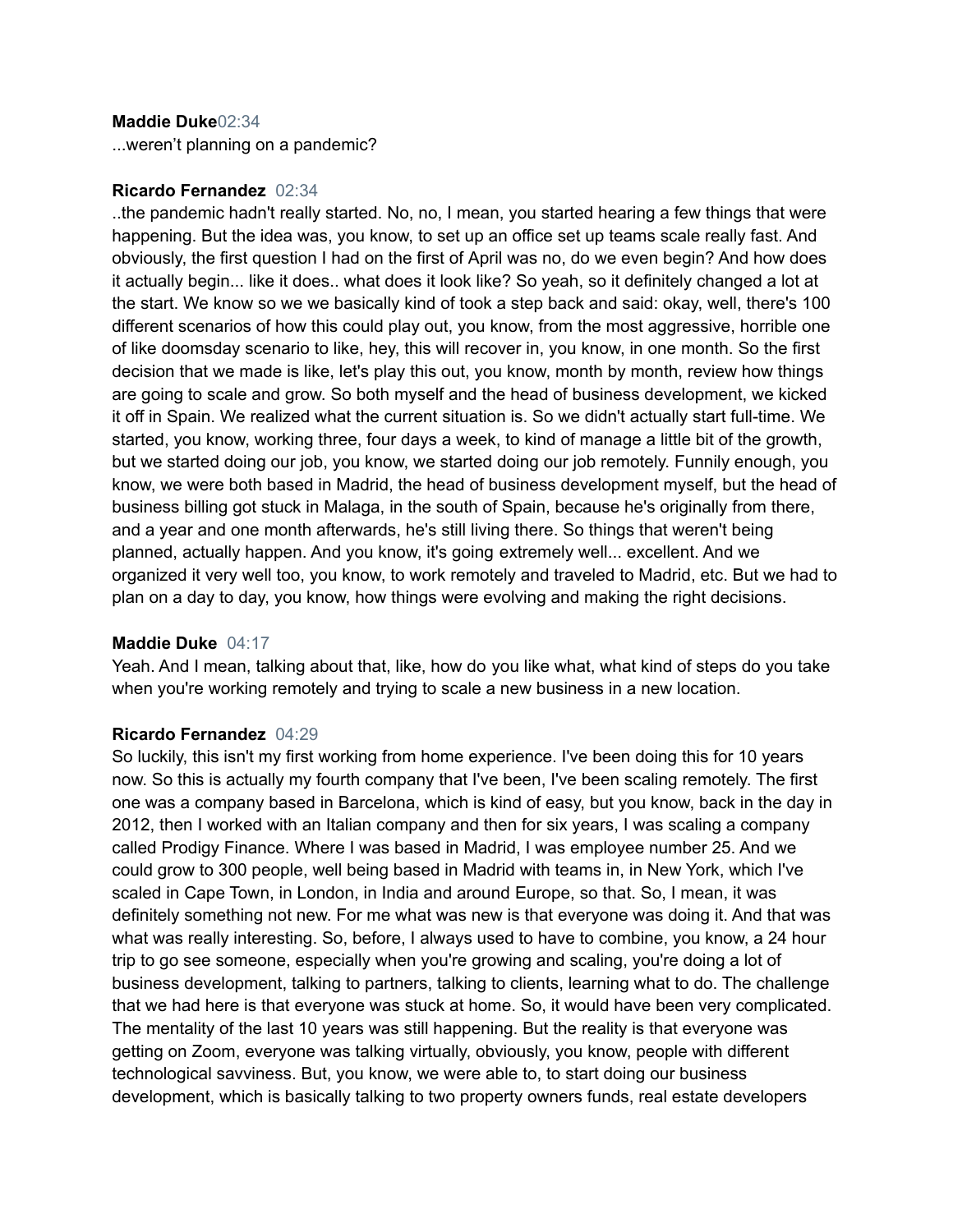about renting, which is the part of business development that Limehome does, which basically, it rents out properties from 10 to 100, apartments from large owners for for 10 to 20 years, and then rent them out and short term and midterm stays. So we were able to do that from our house. So in the middle of the crazy pandemic that hit Madrid, which was April, May, and even June, you know, I was at home and doing five, six, Google and Zoom/Hangout meetings, which would have never ever, ever happened before, because of the way that the real estate industry gets played out that you, you shake hands, you have a lunch, you talk about business, you talk about the world. And this was all happening on Zoom. And actually, we got to close our first deals, our first properties, all while doing these things remotely, which have never ever happened. So I think there was a change in mindset that allowed this remoteness to work, which is going to continue in the future for sure.

#### **Maddie Duke** 07:09

Yeah. And have you had to hire people remotely as well? Like, what's it like, kind of growing internally when everyone's remote?

#### **Ricardo Fernandez** 07:18

Yeah, so we made the conscious decision at the start in April. So let's hire when we need people, you know, we obviously need to manage the cash flow, it's, you know, we don't know if this is going to be a 12 month scenario, or, you know, 24 months scenario, two months scenario. So as the head of business development and myself, you know, so we started scaling, and we actually hired our first employee, a junior person to help us grow in May. And we made the conscious decision, which is a complicated one, was to actually base this person in Germany, because we are actually a German company. For two very important reasons. And this was, you know, big learnings, big learnings for me, I think, having worked remotely the last few years, you know, helped me to quickly to quickly make decisions, but it made no sense to have an office in Spain. At that time, you know, we were working, you know, from our house, who couldn't even leave the house, in many instances, to getting a coworking where we wouldn't be able to interact, and it wasn't great. And actually, in Germany, the COVID situation was, you know, was much easier, you know, people were going to the office a lot more often, you know, the first wave that hit Spain, you know, was actually quite light in Germany. So there was still that culture work environment happening in our German headquarters, with about 100 people working there. And the second one is that it was a junior person. So, you know, one of my learnings working remotely is like, is that hiring and training junior people is quite tough. When you're not spending physical time with them. So not just about teaching them, you know, what about the company, you know, interacting with clients, but it's about how do you work? How do you send an email? How do you manage a meeting? You know, how do you talk to clients? How do you interact in the office? Yeah, I mean, yeah, you got to think a lot of people that are, you know, just out of university, you know, they've, they've sent emails that were, you know, from the university, but they never sent the word email, they never talked, they're, you know, in a work scenario, they're never been in a meeting. So, we would not be able to provide that comfort and that learning experience that most junior people need in the first couple of months without being in an office environment, or at least a hybrid office environment or a couple of days a week. So we've made the addition of basing this person in Germany.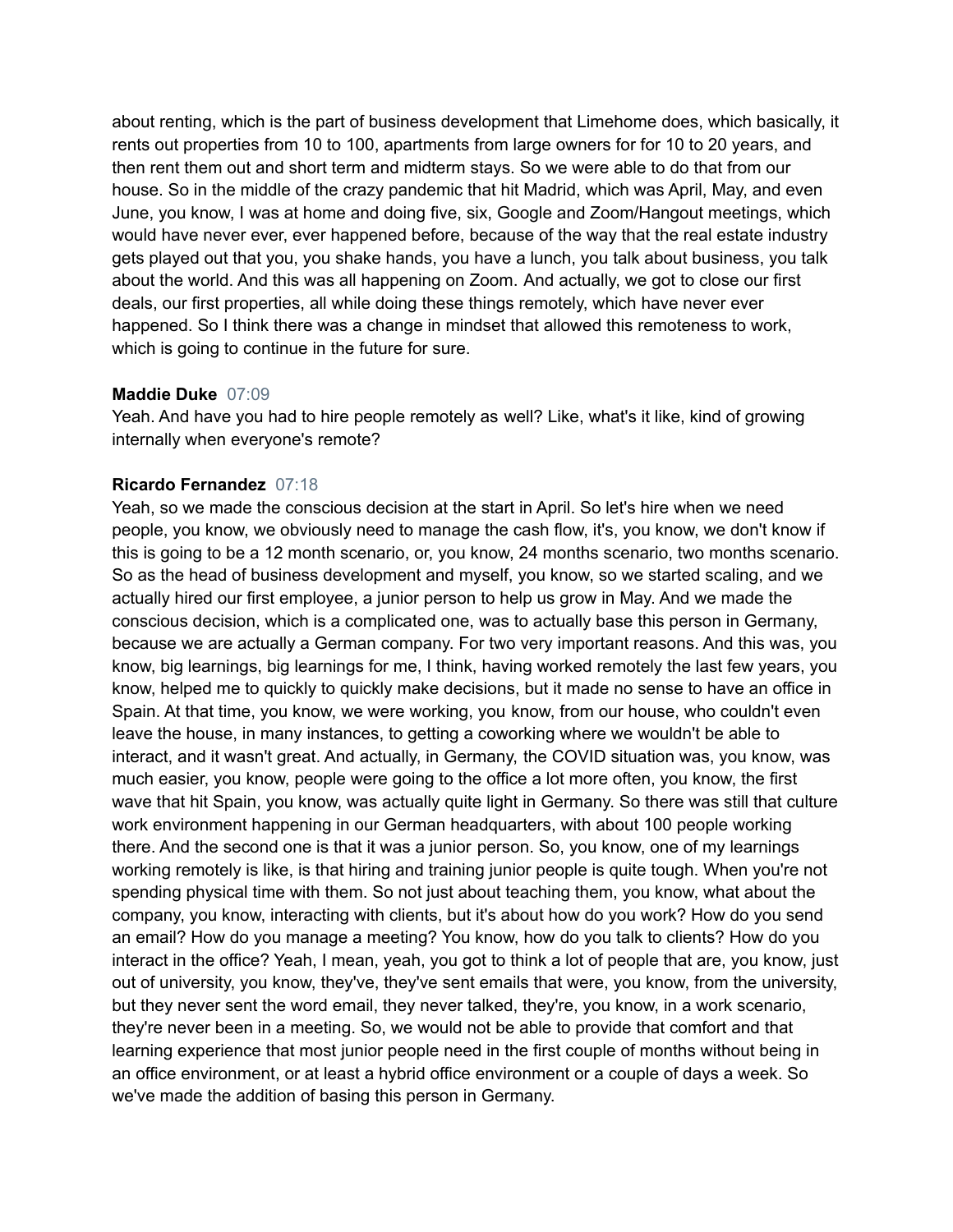#### **Maddie Duke** 09:33

Right, so that person could have access to other team members and learn those things

## **Ricardo Fernandez** 09:38

Exactly.

#### **Maddie Duke** 09:39

Funny like to think back on for sure. I know personally, the foundations of my way I approach professional communications and emailing definitely stems from my first sort of career job out of studying, you know.

#### **Ricardo Fernandez** 09:54

Yeah, being able to interact with your colleagues, you know, being able to see what the boss is doing.

#### **Maddie Duke** 10:00

Yeah, just enter the next person and say, does this look, you know, does this look right to you? Or, you know, should I email this person or go to them? Or call them or lots of questions that juniors would probably have?

#### **Ricardo Fernandez** 10:12

Yeah. And if you're in a vacuum, it's hard to know what is right or wrong in many, many customers times, and the worst thing is doing something, you know, for five or six days, that is not the best way to do it. So having that, you know, those other people around really gives that support system, which is one of the challenges of upscaling remote teams with junior people.

#### **Maddie Duke** 10:32

Yep. Do you think that there's a place for local get togethers or remote kind of coworking or sorry, not remote, but like for remote employees who do live in similar areas to kind of get together and co work together? Or even to create a local office? Like, what do you think that the role of a physical office has in remote teams, even if it's not the head office?

#### **Ricardo Fernandez** 10:59

Yeah, so so after the first, you know, five, six, tough months of COVID, I'll share my you know, my personal experience, and then I'll and then I'll share kind of two big points, which I think are relevant here for, you know, for remote working and, and kind of organizing events. So after five or six months, we actually got a coworking and it made sense, that was always the plan. And we've had it, you know, we sometimes there's two people, sometimes zero, sometimes it's eight of us in the office, but a place where people can mix, people can interact, we can define our culture, we can transfer that company culture for from Germany, I think there's a huge, huge value of these local offices. And I think they're fundamental for scaling successful startups and scaling successful companies being in a coworking that's, that's up to, you know, the size of the company, you know, what their needs are, I think, being in a company, when you're a small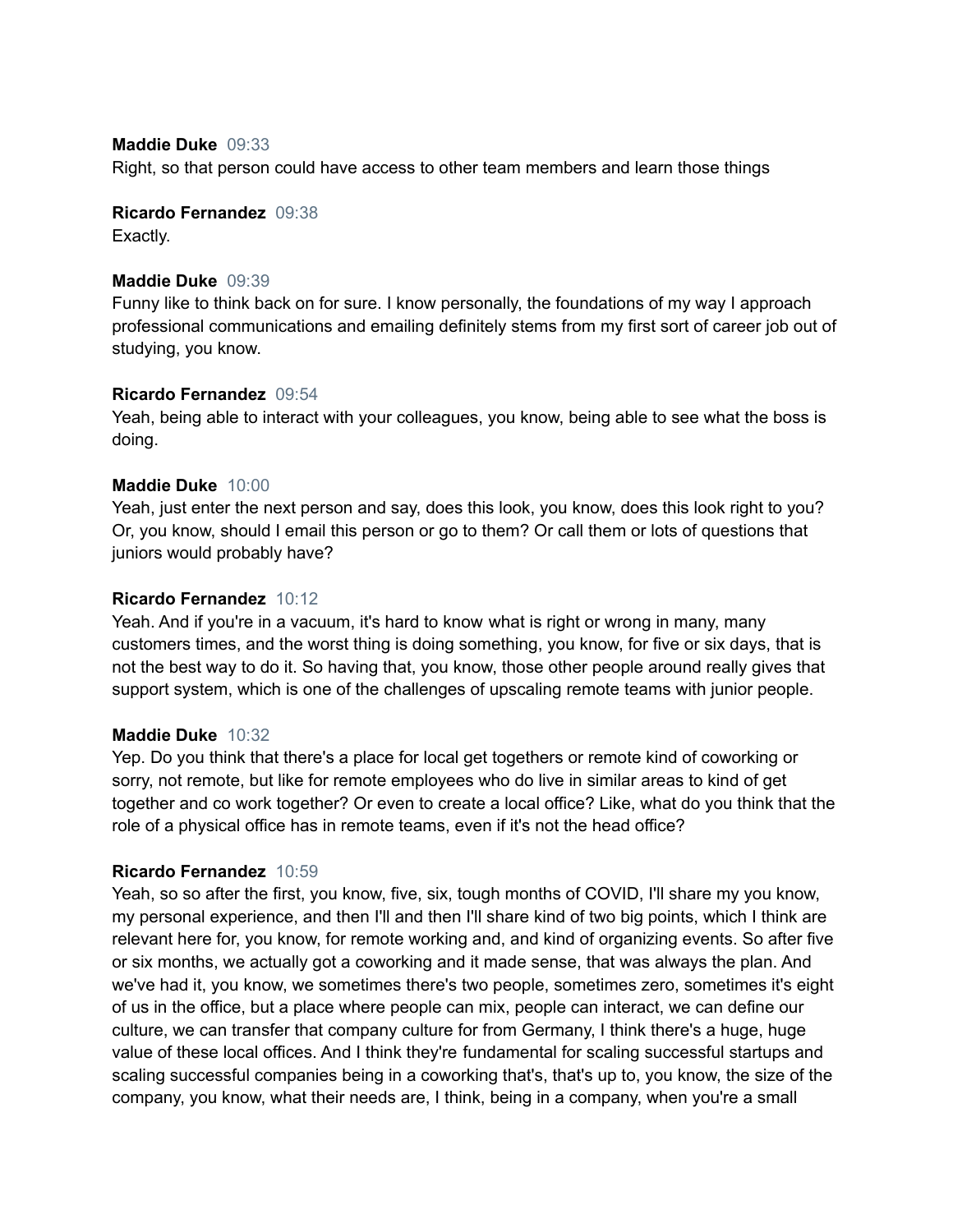group, and with the current situation of the hybrid bottle makes even more sense. Just because you also impact the energy of other people in the coworking, you know, sometimes. Imagine you're a team of 10 people, you go to a co working you by yourself that the only two people in the coworking even if you have your own office, you get that, you know, that energy, that vibes that that interaction with other people at the coworking. So I think there's a huge value even in you know, the future model of remote working to have that coworking and even if by yourself, like, you know, the next country was set up, I think there would be a lot of value to have a co working place. And this is where the whole hybrid model, which I'm a fan of, I think comes into play, I think they'll definitely be hybrid work situations going forward. And that's what you know, employees will demand. So definitely remote offices and the coworking and then they actually meet another big need, which will be organizing events and get togethers. So you might not need any more a huge headquarter office that can have all of the people locally coming in the in the home office and spending time together, you could actually, there could be this concept of event places where you go for two, three days, you know, maybe two times a year to develop those strong working relationships, that culture, that trust that getting to know each other with a little bit of like social mixing, etc. And that doesn't need to happen in headquarters anymore. It could be in another place. But it's about that physical interaction that will make companies be more successful. So I think this is a really interesting concept that hasn't really played out much in the past because it hasn't been in need. It's always in the headquarters, which I think will get some attention, right in the coming years.

#### **Maddie Duke** 13:44

Yeah. Have you ever engaged in virtual team building exercises, if you got some good examples of what companies can do, like, especially right now, where a lot of team members might not still be able to travel, depending on the COVID situation where they are.

#### **Ricardo Fernandez** 14:00

So I'll share three different scenarios. successes, failures, and, and something in between. So I think companies need to try it. So I'll start off with the failure. So in Germany, things have become quite tough with with restrictions, so a lot less people in the office and for a young team, like Limehome, we needed that interaction. So we tried to use a software where we try to recreate this situation of being in an office where you actually were logged in all day, you would move yourself from like a virtual table to another virtual table. You couldn't drag and see where people are, you know, we pushed it out to the organization of about 100 people - complete failure. No interaction, no need it was to force there wasn't a natural evolution of it especially because we have other tools like email, like Slack, like Google, etc, where we get enough of that interaction. So a pure software solution was a complete failure, in my opinion. And you know, after I think three days or five days of trying it out, it was good that we tried it. But we realized that didn't work out, then. So an event that actually was quite successful was we had a Christmas party, purely virtual three hours, where there were close to the 100 of us in it. And two things that made it very successful, we had a great host. So it was someone on the people team, and she did that excellent job. You know, adding jokes makes it. Yeah, the emcee, but a virtual emcee.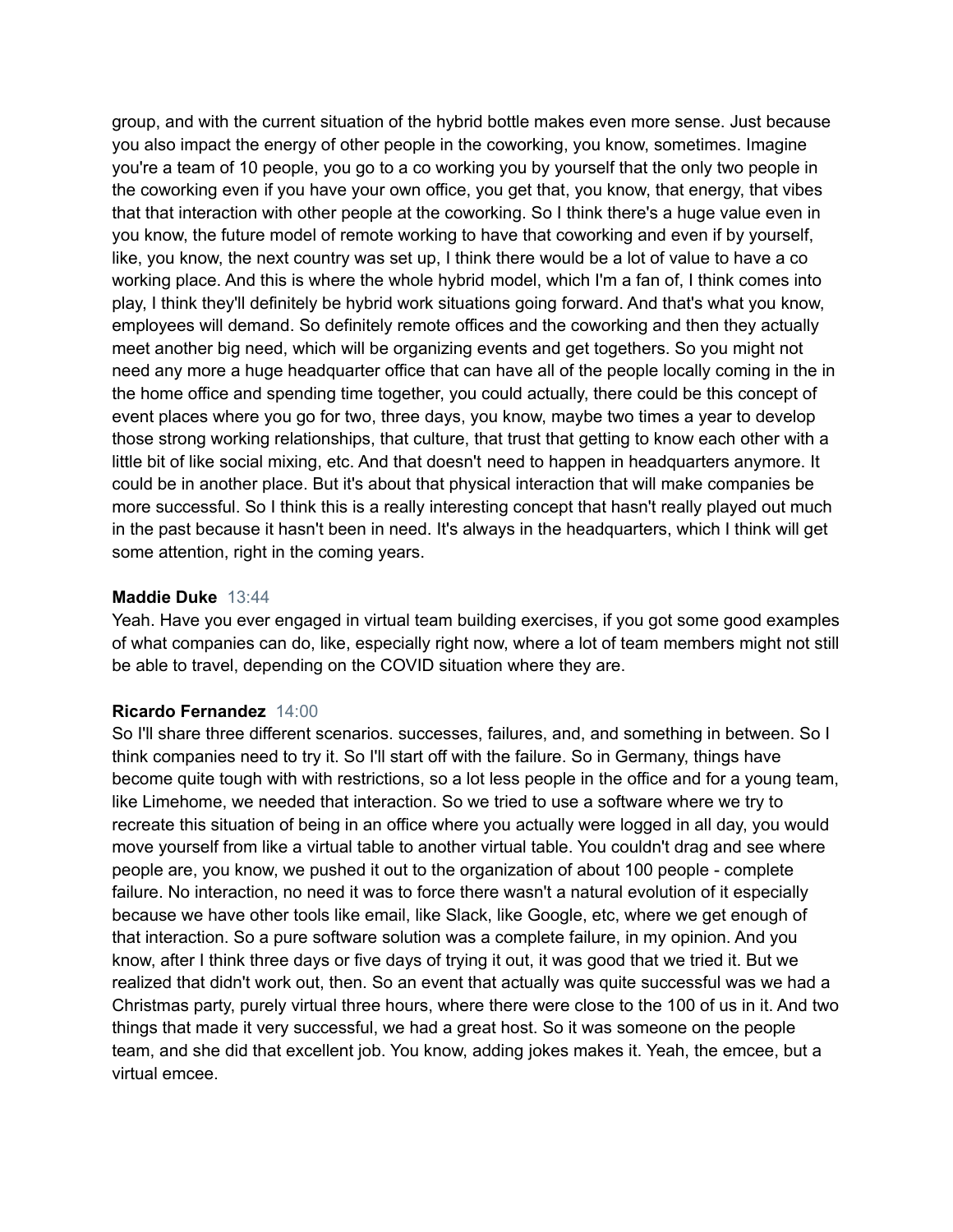#### **Maddie Duke** 15:46

Someone has to really lead those things.

#### **Ricardo Fernandez** 15:49

Yeah, she was funny, she did it really well, like it was really good. And so she organized games, so everything that she did, I mean, we were three hours, all on the internet. Like with all these, we use Zoom, like all their, like interactive. So that was very successful. And the other thing that made it very successful is that, you know, we the team actually sent everyone, you know, a wine bottle and some goodies and some things. So there was also a physical interaction while doing it. So night and day of the software and, and then the actual, you know, emceeing event. And actually, I think it created quite, quite a nice vibe and mood,

#### **Maddie Duke** 16:25

...and the intentionality and planning that goes behind it. I think that's something that a lot of people are learning. And we've sort of touched on in a previous episode where things like this, sometimes it feels like they're just happening naturally. And it's working. But often, there's someone that's put a lot of intention and a lot of time into planning and making sure that something like that is facilitated really well, especially if the team aren't feeling too motivated to kind of do it intrinsically. So that's really great. But that's a great story. I'm really happy that that worked so well.

#### **Ricardo Fernandez** 16:57

Yeah, so the halfway one was actually a very recent one, I think it's closer to the to the higher than, than the lower. Okay, so we had an OKR session. So OKRs is what is the performance tool that we use Limehome, quite new for us as an organization. First time, we actually use OKRs, to basically set goals and targets. And we did it all while being virtual. So we organized during two weeks, a kind of OKR session fair, where we reviewed all the other OKRs from other areas, shared them, we had Q and As and questions. And while doing everything remotely, it was actually quite effective with all the different sessions. So we organized like an initial session that we had a coffee chat, and then we had beers where we actually had different Q and As about different OKRs. And we were able to replicate a lot of the interaction that would happen while being physically of something that you know, is quite important, you know, after reviewing like six months of work, but then we did like a tiny bit of the physical interaction to make it really, really top. But definitely it's closer to the Christmas party than a pure virtual virtual setting. So that's great. Yeah, no, we're learning for sure. But people take for granted how much preparation needs to happen. Absolutely. And this fundamental and especially young companies, like they take it for granted,

#### **Maddie Duke** 18:16

Often a thankless task as well being that person that has to kind of like, be really resilient and kind of push people to engage. Especially, I mean, I'm not saying your team was unmotivated. But I know like there are situations where a team is kind of lacking in connection with one another, and motivation to socialize, and they just kind of want to do the job and leave. And this can be in an offline culture as well. Of course, being someone who's trying to re-engage and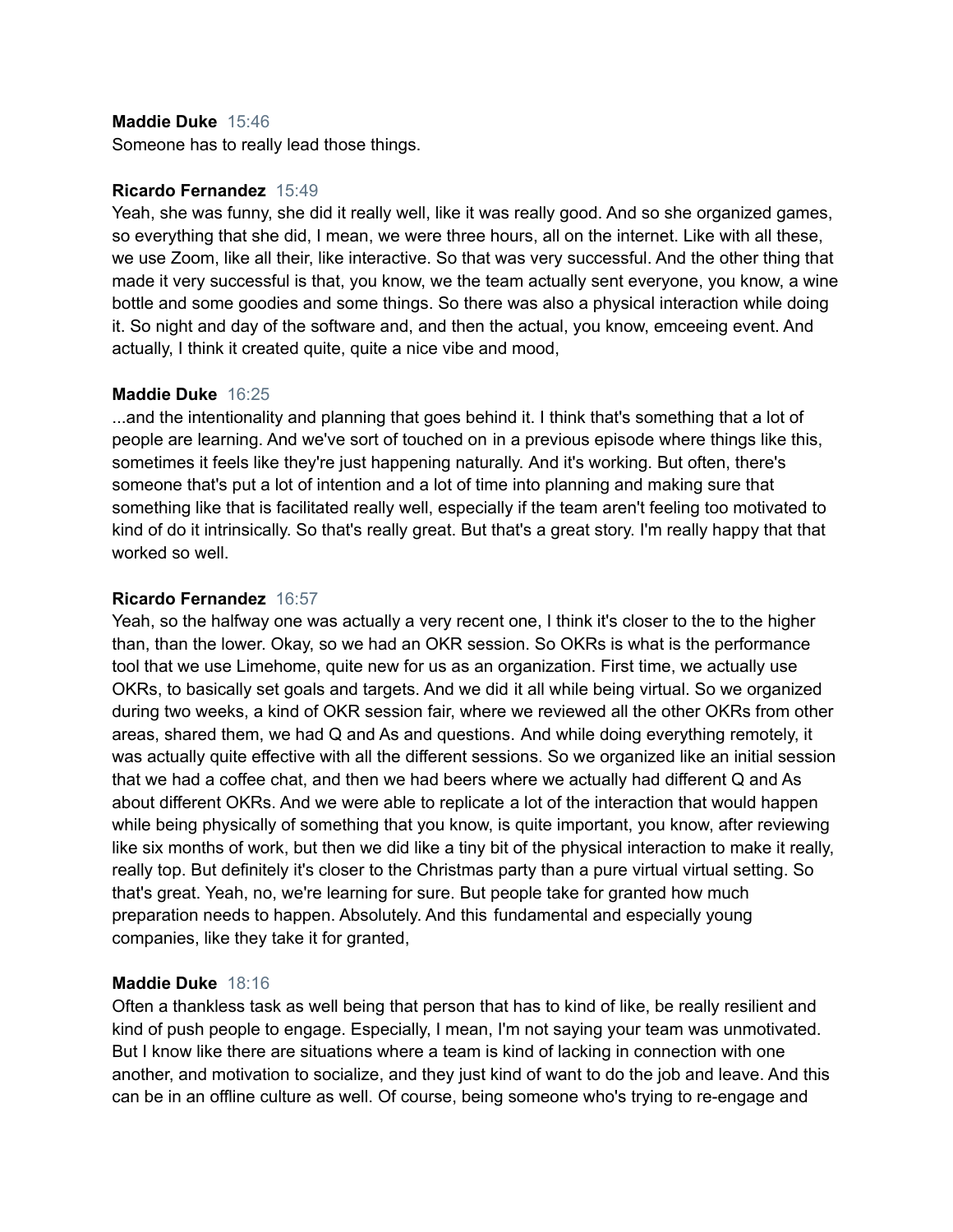animate those people can be such a difficult task, and I really admire people that do that successfully.

**Ricardo Fernandez** 18:56

Yeah, no, I agree.

#### **Maddie Duke** 19:00

*The State Of Work* is brought to you by Lano. Lano makes it easy to hire the best talent on the planet. Companies of any size can hire and pay employees in more than 150 countries. Backed by a network of top employers of record Lano takes care of compliant contracts, local tax law and international payments. From full time to freelance, the Lano platform has everything you need to grow your global. Find out more at lano.io

Do you have some tips on how to get the most out of your team when you're distributed and in different places? I know you've had a lot of experience managing people across many countries and time zones, you know, particularly when you've got people in different time zones. It just must be quite a task and I'd love to hear your advice to people who might be struggling with that.

#### **Ricardo Fernandez** 20:00

Yeah, so I think there's three things that I've focused on my career to, to, to kind of help manage remote teams, you know, from a manager's perspective. And also from a company perspective, the first one, which I touched upon before, was using a good tool for measuring performance. And specifically, we use OKRs. And I've used it now in three different companies where it's something very tangible, something that you can measure, and then something that can be shared very easily amongst the organization. So when an organization is remote based or spread out in different ways, you need to be able to share in an effective way, you know, how do you know what other people are doing. So I think OKRs fulfill both the giving purpose to an individual from a performance and being able to measure them objectively, as well as that sharing, which, which I'm a big fan of. So I think using OKRs is a really powerful tool. The second one, which, which I think it's not only for remote working, but I think it's even more more important for remote working is, you really need to understand what is what is an individual want to get out of their job of what are their career aspirations, what are the objectives, and I think it's, it's a quality of good managers always to do that. But when you're remote, you need to actually spend more time on that you need to not just have like a 30 minute catch up on performance tasks, you know, what you're doing, but actually, you know, how are you feeling, it's replacing that, you know, water cooler conversation that, you know, happens in the office, you know, by by doing it remotely, so, need to understanding and then making a specific plan for each of those individuals to make sure that they're happy. And they get the most out of so, you know, and if you develop that relationship, they'll tell you, look, look, I'm missing the interaction with people I'm missing, you know, doing my job, that's fine, I'm missing more client interaction, you know, but I think it's fundamental having that open honesty between employee and manager even more. So when, when you're working remotely. And then the last one, which has been a growing pain for me, you know, my the 20 years that I've been working now, is regarding meetings, when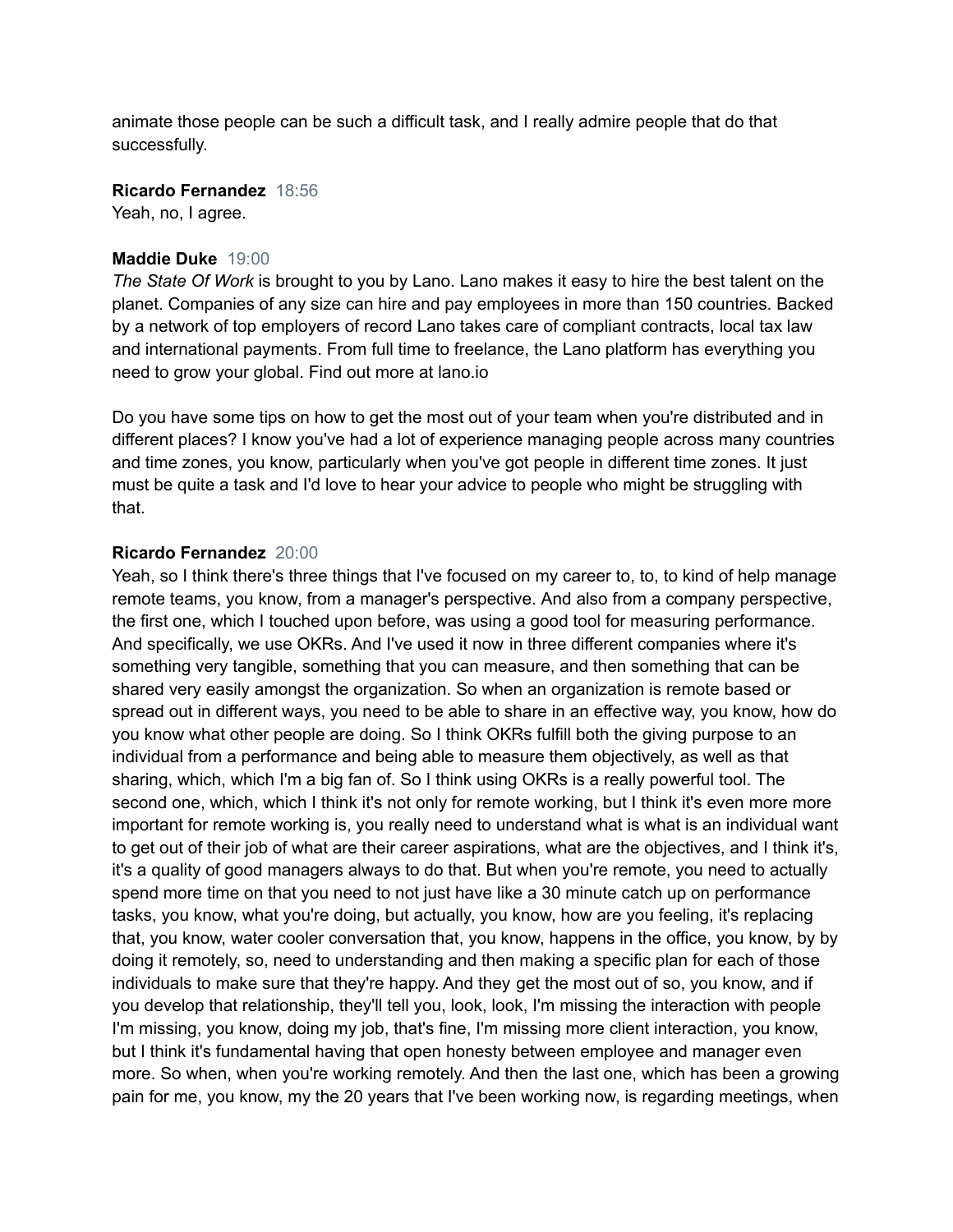you are working remotely, you end up potentially doing more meetings than you should. And I think, actually, that's been one of the learnings of the last 12 months for many people that they're like, oh my god, we're meeting all day. And especially when you're on video, it's even more tiring than when you're physically meeting. But you need to make meetings much more effective when you're online. So we measure a lot more the impact of the meetings, we organize them a lot more, you always have a calendar of, you know, what the purpose is, what the objectives are and who the people are going to join. And if they don't fulfill that you don't have the meeting, or you cancel the meeting, or you get rid of the meeting and you modify it. When you're doing things virtually, it's like it brings everything out in the light a lot more a lot more than when you do things physically, where you're just dragging 10 people and you have a meeting. So kind of one of my big learnings is that I've actually reduced a lot of the hours that I spend on meetings, I used to, you know, in my past jobs, maybe it's been 40 or 40% of all my work time on meetings. Now, I would say it's about, you know, 10% 15%, and then I have sporadic ones, you know, to solve problems, so you can jump on meetings, or calls much easier. But I think that one is something that, you know, people need to learn and how to be more effective. And then when you're not, you know, in a growth technology based startup, you know, it's a different culture from a corporate one, you know, politics, how it works out, etc. Which, you know, luckily, it makes it a lot more lean and smooth. But I'm a big fan of reducing the number of hours of meetings and actually being effective.

#### **Maddie Duke** 23:47

Yeah, I mean, that's also something a lot of people often say like this, you know, there's the meme this, this email could have been no, this meeting could have been in email. It's funny, because just to add a personal anecdote I much earlier on in my career, I was in a team that very rarely had meetings. And actually, we probably could have done with more to really align. My view is sometimes like this email chain, or like this Slack channel could have been an amazing balance, right, of like, finding out what needs a meeting and what needs just an update. Yeah, like, it's so crucial. Yeah, I think that's a really good tip. What about when you've got, you know, several different time zones? How do you manage to schedule meetings? Do you end up doing a meeting with the team that's in the Northern Hemisphere, and then a meeting with the team that's on the other side of the world? Or like, how have you managed that in the past?

#### **Ricardo Fernandez** 24:45

That was a tricky one. And I and I had that issue for about four years. In my previous job, where we had a team, you know, based in the US, luckily they were Eastern Standard Time. Then we had India then we had the hub in Europe. We felt it was very important to have a global meeting where everyone got to interact. Initially, I made the mistake where it was too often we did it, we did it weekly. And it was just too much of a work effort, because it would be really early in the morning for the US. And then late at night in India. So we reduced it to once a month. And we were able to create that, you know, interaction, you know, to create that bond between people. But then from an effectiveness perspective, it needs to be small numbers of groups, like we had this one meeting that ended up being about 20-25 people at the end, it was in effect that it was more of an update meeting. Yeah, I think I took too long. And I should have changed that into an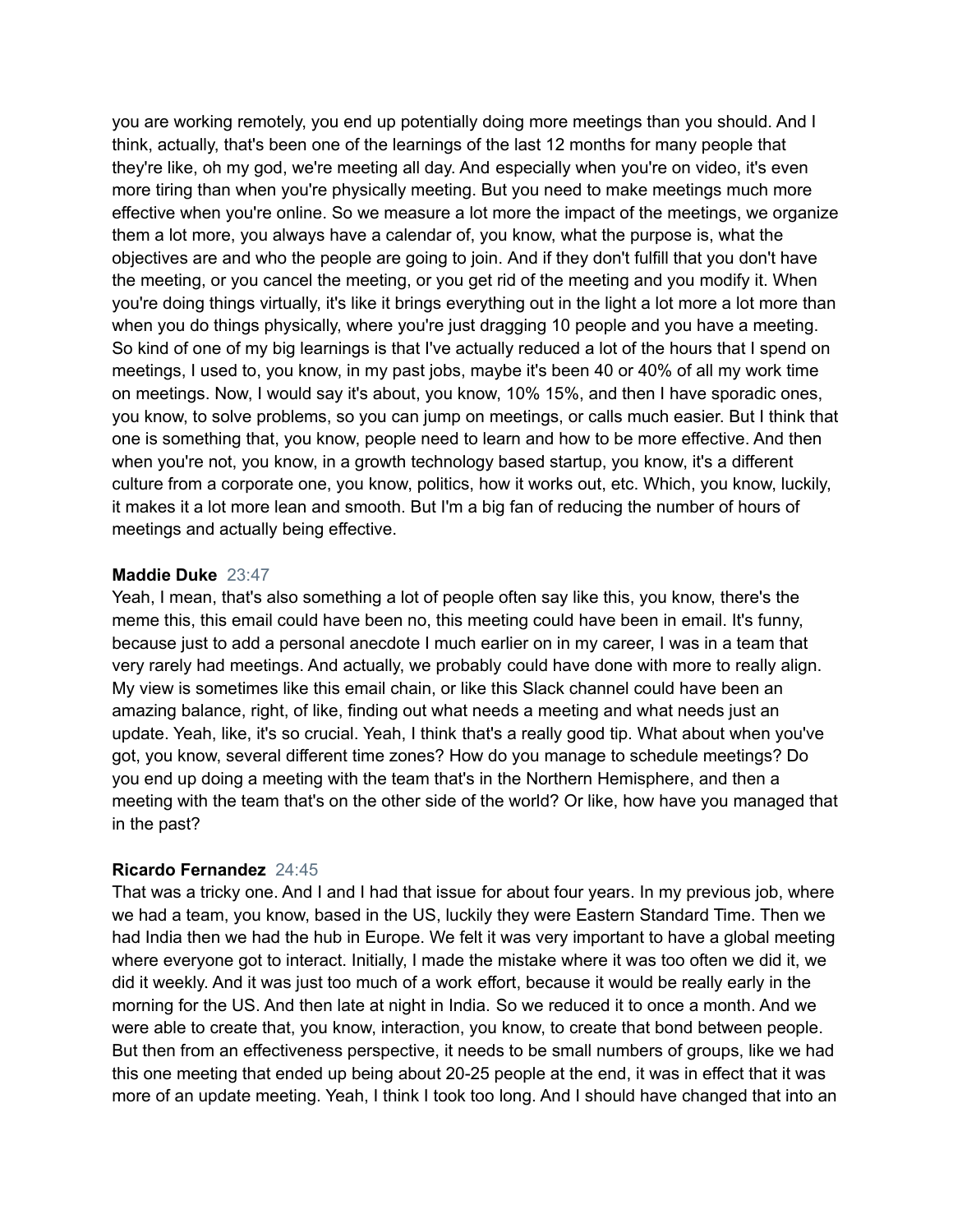email or potentially a Slack update. But I was using it as kind of a way for people to interact and to get to know each other a little bit better, but not successfully. So it wasn't the right way to do it. But yeah, I don't think it can be forced if you need to be a small number of people. And the timezones need to be respected. Because if not like we end up working at one o'clock in the morning at 6am. And it's an and we're not effective in our day to day.

#### **Maddie Duke** 26:06

and it's so hard to establish healthy boundaries with work when you've got that time shift of regularly working really late into the night.

#### **Ricardo Fernandez** 26:15

Yeah, no, no, I agree. Luckily, in Europe, I think we were spoiled that we're kind of like in the center of the time zone. So we always, unless it's like a heavily Asia-focused company, or heavily US-focused company, but the time zones in Europe are normally not too bad. In general, it's the LA coast one and the sometimes the Asia ones get all completely out of whack.

#### **Maddie Duke** 26:37

Yeah. But it's good for you know, for any listeners who are kind of teetering on the edge of like, maybe looking to hire in a completely different time zone that it is possible, you know, it's possible to get

#### **Ricardo Fernandez** 26:49

...yeah, for sure.

#### **Maddie Duke** 26:50

And it's just about sometimes trying and doing a bit of trial and error. And then yeah, listening to people like you who've kind of been doing it for 10 years and kind of know what works usually. So, yeah, it's really great. So earlier, you mentioned hybrid teams, and that, that your view is that's probably the way most companies are going to be heading. Can you elaborate a little bit about that?

#### **Ricardo Fernandez** 27:16

Yeah. So I think at the start of COVID, people were thinking, Oh, you know, this is just something that's gonna last, you know, a couple of months. And then when things were getting advanced people like, or where they went to the other extreme, like, oh, everyone's going to go remote. And then companies were starting to tell people to go back into the office. And then you know, some of the companies telling you, you never need to go back to the office, I think there's kind of a built up consensus, there's going to be some sort of hybrid work model. And, by hybrid work model, I mean, that there always be some sort of office, they're probably going to be smaller, there's going to be probably more impact of coworking spaces for even smaller companies. But it's a place where people will be able to go and interact, and work and then spend time together. But the fact that you know you'll be able to work 1,2,3, 4 days from home, I don't think is going to disappear. And I think it makes it even more important to take into account that to hire top talent, you're going to have to offer these things because we saw that for one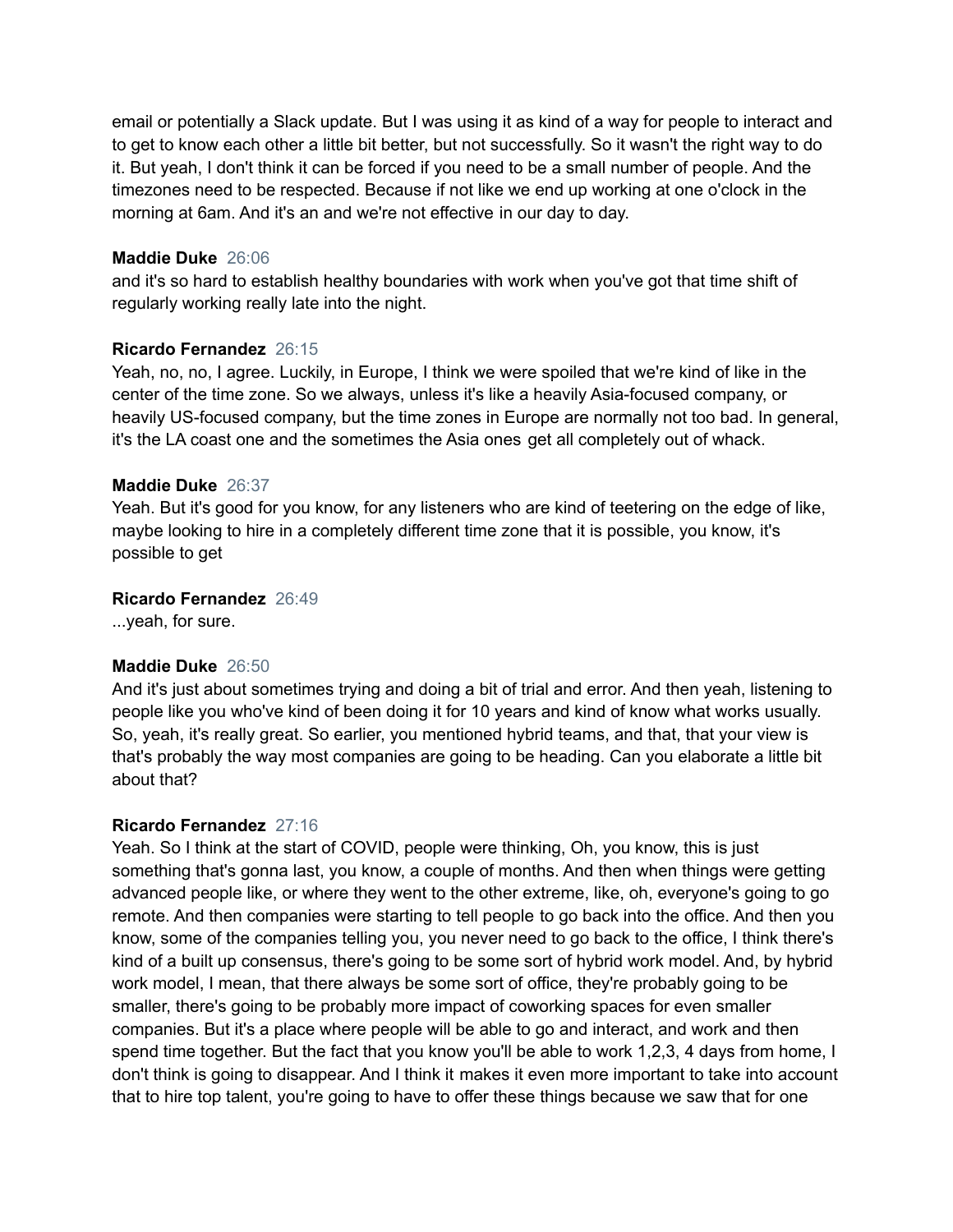year, we saw that some people were more effective. And you were able to lower your costs. So why takeaway something that works? Well, people enjoy it, it just doesn't make sense. So this hybrid work model, which is kind of what we're we're pushing Limehome, as we grow with different countries, and definitely you know, with how we're testing it in Spain, as then we're always going to have a fixed spot where everyone can go, now I'm planning on going, you know, a couple of days of the week, whenever anyone needs me to join, you'll have more of a social interaction in a lot of these a lot of these places. But in order to hire top talent, you're going to have to offer that possibility of working from home. And even if you offer the possibility of let's say, You're not even in the city. So for example, you know, our head of business development is based in Malaga, you know, he comes to Madrid once every two, you know, two times a month or one time a month, you know, for meetings to interact with the team. From a cost perspective, it makes complete sense, you know, you're able to attract that talent, you're able to retain that talent. So I think companies will not, well there'll be an eight shift in the way they do things in order to adapt to employees' needs in a way that they never really thought about before. So I think it'll be very interesting how this hybrid model plays out how different structures will come into play to allow for the social interaction that maybe doesn't happen as much in an office. And then what will be eliminated as a lot of these short trips that were just for a business trip for like one day or like even for like a two hour meeting. And we'll increase a lot more of that social interaction. Going back to headquarters, spending time with headquarters to interact, to spend time with a culture, you know, to absorb, which I think makes a lot of sense for credit, solid and powerful companies.

#### **Maddie Duke** 30:08

Do you see any risks involved in terms of like, if you've got a hybrid team and some people are required to be in the office? And some odd, I don't know, do you see any risks there or like,

#### **Ricardo Fernandez** 30:22

So it's a very valid point, I think we're all still learning. So I think the main thing is, you need to be able to, as long as you can measure performance, and as long as you're, you're doing what you need to do, because there are some roles that you need to go more into the office, you know, it just, it's just the way that it is just some roles that need to travel more, you know, more in client interaction. So I think people need to, like self reflect, there needs to be transparency in the organization, the rules need to be set for everyone the same, but then everyone needs to take into account what their role means and what that impacts for, for day to day. And I'm sure there's gonna be issues that will be, you know, that will be raised. I am sure a little you know, there'll be a lot of like, small gossip conversations, especially larger, like larger companies that, you know, that could create problems in the future. And this is where, you know, maturity, you know, over communicating culture, transparency all come into play to make it successful. But the main thing is, like, if you really look at these last 12 months we've been able to perform well, while working remotely before we thought that people would be slackers, you know, it was only a few random people like myself that work remotely. And we had to actually overcompensate, sometimes for communication overcompensate for traveling. And now that's not needed as much because everyone else is doing it, and people are responding. So it's a big, it's a big change. But I think there are some companies that will suffer, which don't have a strong culture.